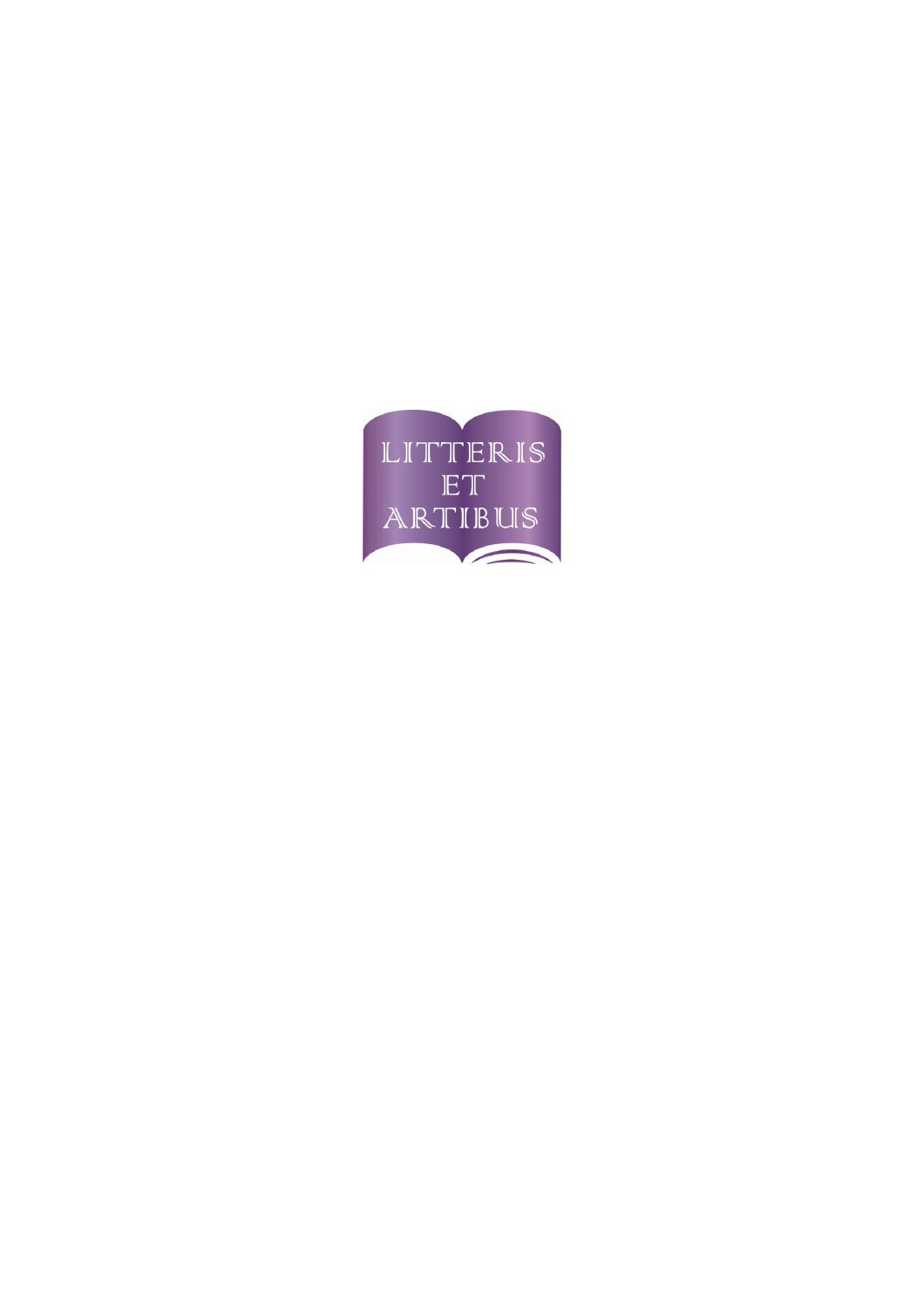Ministry of Education and Science of Ukraine Lviv Polytechnic National University



# $7<sup>th</sup> INTERNATIONAL$ **YOUTH SCIENCE FORUM "LITTERIS ET ARTIBUS"**

Proceedings

November 23–25, 2017 Lviv, Ukraine

Lviv Lviv Polytechnic Publishing House 2017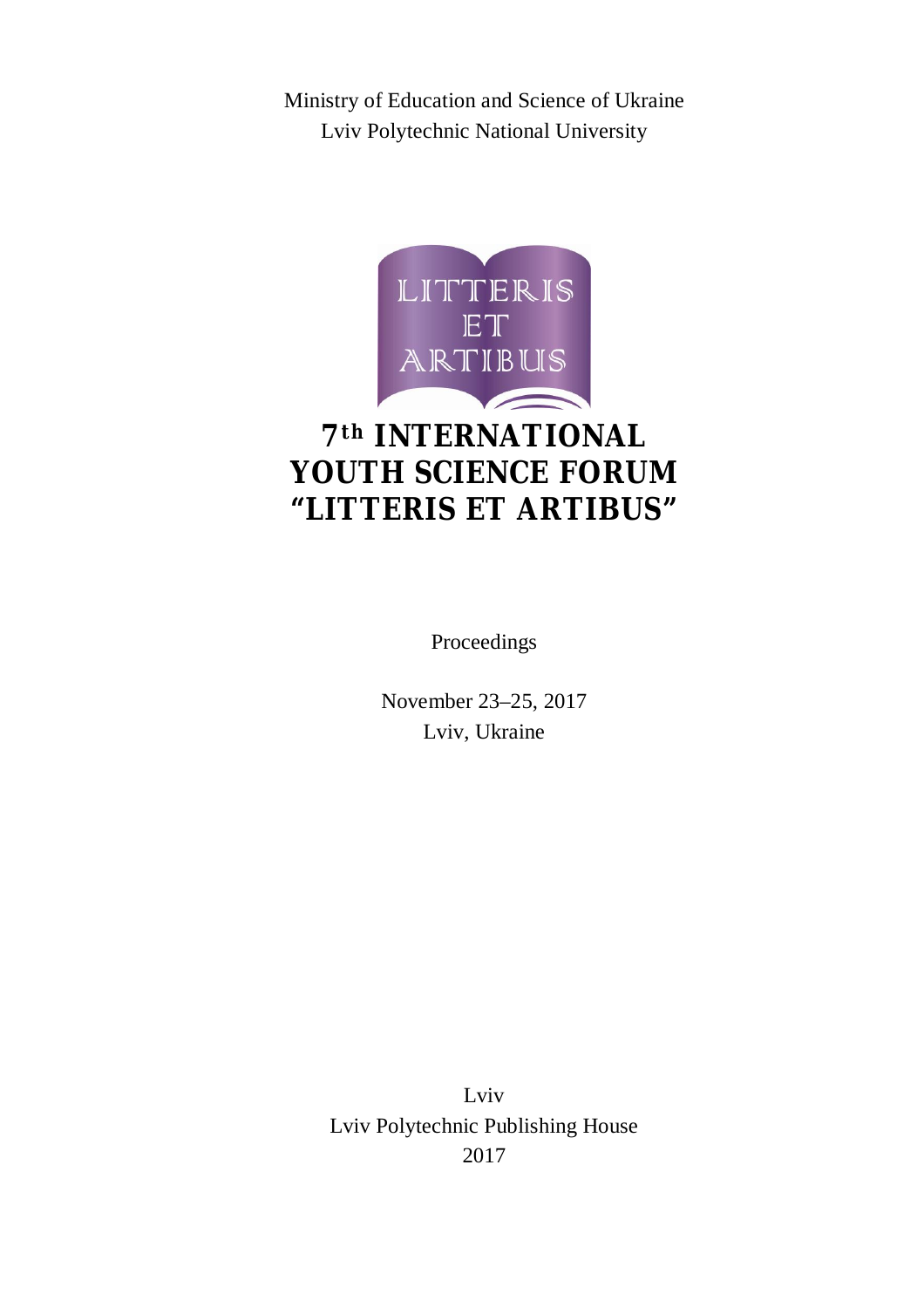Міністерство освіти і науки України Національний університет "Львівська політехніка"



# **VІІ МІЖНАРОДНИЙ МОЛОДІЖНИЙ НАУКОВИЙ ФОРУМ "LITTERIS ET ARTIBUS"**

Матеріали

23–25 листопада, 2017 Львів, Україна

Львів Видавництво Львівської політехніки 2017

 $\overline{2}$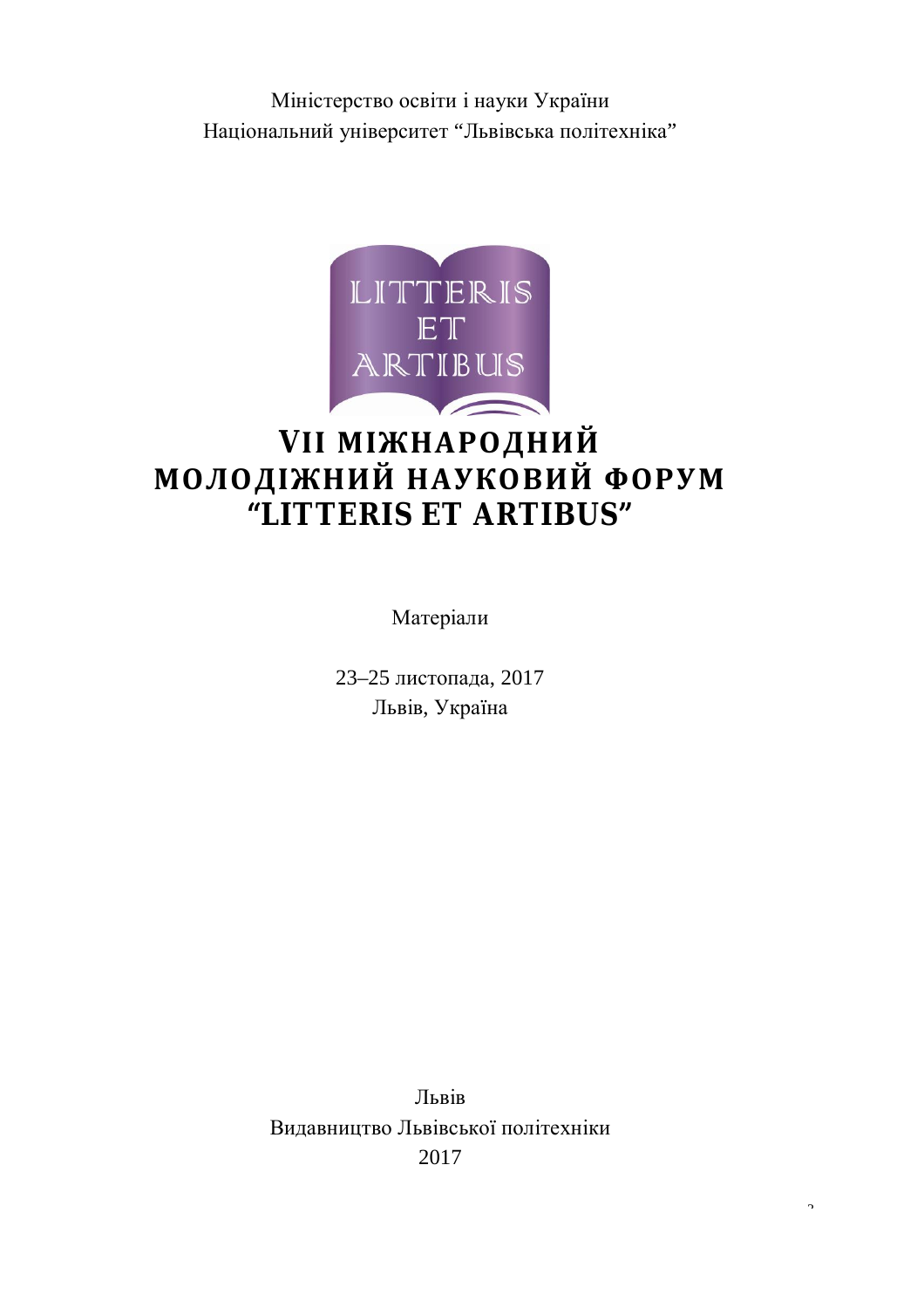УДК 001.12 М 372

## **ОРГАНІЗАТОРИ ФОРУМУ:**

# *Національний університет "Львівська політехніка"*

*Наукове товариство студентів, аспірантів, докторантів і молодих вчених*

*Колегія студентів* 

*Асоціація випускників*

*Рада молодих вчених при Міністерстві освіти і науки України*

> *ВМГО "Національний студентський союз"*

*Рада молодих вчених Варшавської політехніки (Польща)* 

*Фундація для молодих вчених (Польща)* 

*Фундація "Манус" (Польща)*

# **FORUM IS ORGANIZED BY:**

*Lviv Polytechnic National University* 

*Scientific Society of Students, Doctoral Candidates and Young Researchers of Lviv Polytechnic National University* 

*Young Scientists Council at the Ministry of Education and Science of Ukraine* 

*National Students Union of Ukraine*

*PhD Students Board of Warsaw University of Technology (Poland)* 

*Foundation for Young Scientists (Poland)* 

*Foundation Manus (Poland)*

*Students' Board* 

*Alumni Association*

VІI Міжнародний молодіжний науковий форум "Litteris et Artibus" // Матеріали. – Львів : Видавництво Львівської політехніки, 2017. – 1 електрон. опт. диск (CD-ROM). М 372

ISBN 978-966-941-108-2

У збірнику опубліковано матеріали наукового форуму, присвяченого проблемам у галузі комп'ютерних наук та інженерії, інформаційних технологій; геодезії, архітектури та будівництва; енергетики та систем керування; гуманітарних та соціальних наук; машинобудування, матеріалознавства, транспорту; економіки та менеджменту; хімії та хімічних технологій; права та психології; екології, природоохоронної діяльності та туризму. Видання призначено для науковців, аспірантів, студентів.

**УДК 001.12** 

*Відповідальний за випуск – О. Іващук Матеріали подано в авторській редакції*

© Національний університет ISBN 978-966-941-108-2 "Львівська політехніка", 2017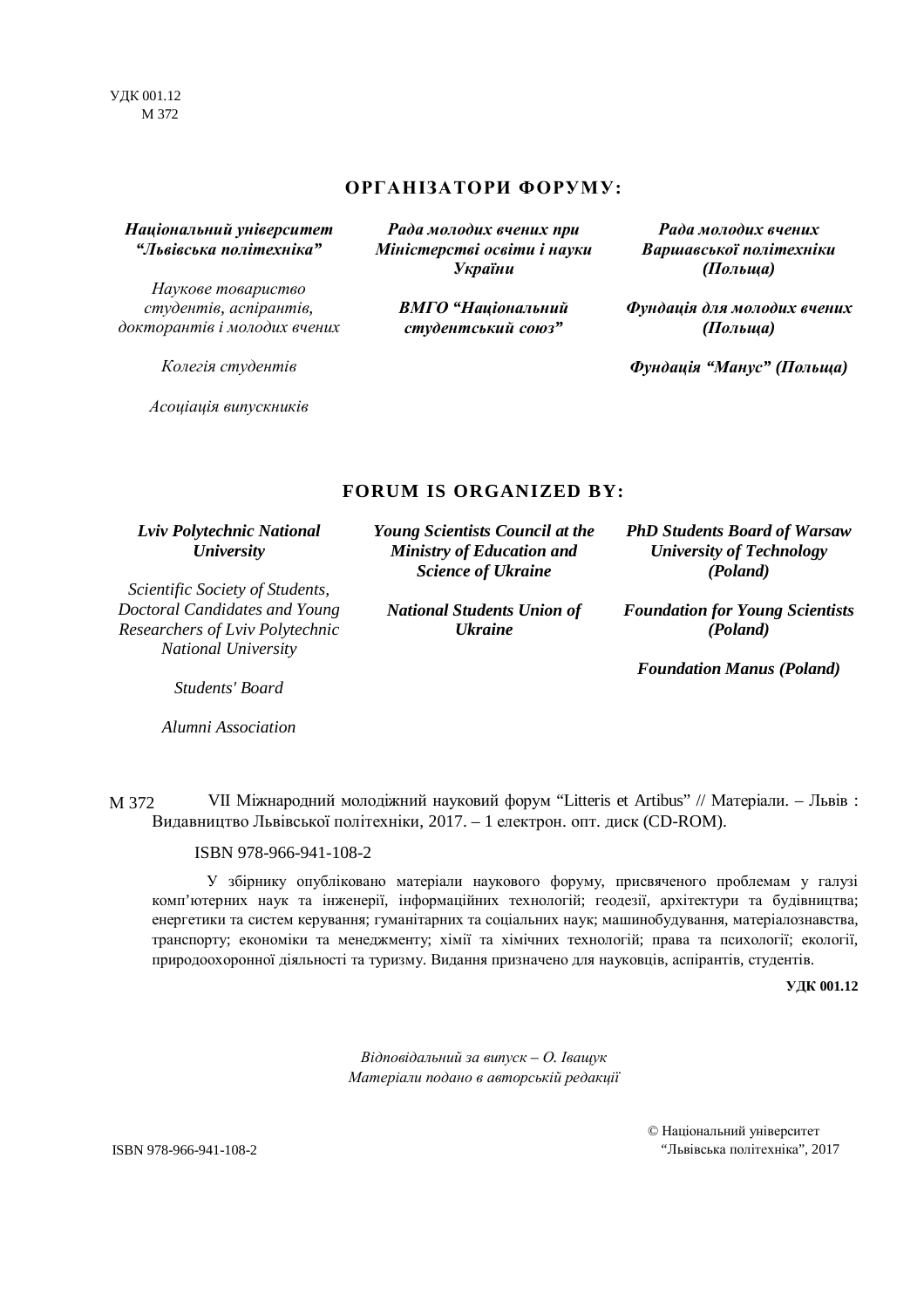# **6th INTERNATIONAL ACADEMIC CONFERENCE "CHEMISTRY & CHEMICAL TECHNOLOGY 2017" (CCT-2017)**



#### **CONFERENCE CHAIR Prof. Yu. BOBALO** Rector of Lviv Polytechnic National University

#### **CONFERENCE VICE–CHAIRS Prof. V. SKOROKHODA**

Director of the Institute of Chemistry and Chemical Technology, Lviv Polytechnic National University

**Prof. Yo. YATCHYSHYN**

Head of the Department of Analytical Chemistry, Lviv Polytechnic National University

#### **PROGRAM COMMITTEE**

**Prof. V. ATAMANYUK** – Lviv Polytechnic National University **Prof. A. BADYDA** – Warsaw University of Technology (Poland) **Prof. M. BRATYCHAK** – Lviv Polytechnic National University **Prof. M. BURMISTR** – Ukrainian State University of Chemical Technology

**Prof. B. DZINIAK** – Lviv Polytechnic National University

**Assoc. Prof. M. GAJADHUR** – Warsaw University of Technology (Poland)

- **Prof. O.GRYNYSHYN**  Lviv Polytechnic National University
- **Prof. J. HAPONIUK**  Gdansk University of Technology (Poland)

**Prof. Z. ZNAK** – Lviv Polytechnic National University

**Prof. G. CRAVOTTO** – University of Turin (Italy)

**Prof. V. NOVIKOV** – Lviv Polytechnic National University

**Dr. L. PANIWNYK** – Sonochemistry Centre at Coventry University (Great Britain)

- **Prof. Z. PIKH**  Lviv Polytechnic National University
- **Prof. R. PETRUS** Rzeszow University of Technology (Poland)
- **Prof. V. REUTSKYY**  Lviv Polytechnic National University
- **Prof. V. SERHEIEV**  Lviv Polytechnic National University
- **Prof. V. SKLABINSKYI**  Sumy State University
- **Prof. T. SOSNOWSKI**  Warsaw University of Technology (Poland)
- **Prof. V. STARCHEVSKYY**  Lviv Polytechnic National University

**Prof. O. SUBERLIAK** – Lviv Polytechnic National University

Prof. W. SUPRUN - Leipzig University (Germany)

**Prof. Ya. VAKHULA** – Lviv Polytechnic National University **Prof. S. VORONOV** – Lviv Polytechnic National University

### **ORGANIZING COMMITTEE**

- **Dr. M. CHOBIT** research fellow, Lviv Polytechnic National University
- **A. GAYER** Warsaw University of Technology (Poland)
- **Dr. Z. GNATIV** lecturer, Lviv Polytechnic National University
- **Dr. R. GUMINILOVYCH** lecturer, Lviv Polytechnic National University
- **Dr. O. DOBROVETSKA** lecturer, Lviv Polytechnic National University
- **K. JABLCZYNSKA** Warsaw University of Technology (Poland) **Dr. O. IVASHCHUK** – senior lecturer, Lviv Polytechnic National
- **University T. IVASHKIV** – senior laboratory assistant, Lviv Polytechnic
- National University
- **Dr. V. IVASIV** leading research fellow, Lviv Polytechnic National University
- **Dr. I. KOVAL** associate professor, Lviv Polytechnic National University
- **Dr. I. KOSTIV** lecturer, Lviv Polytechnic National University

**T. KHARANDIUK** – postgraduate student, Lviv Polytechnic National University

**Dr. V. KRASINSKYY** – associate professor, Lviv Polytechnic National University

- **N. LAPYCHAK** junior research fellow, Lviv Polytechnic National University
- **D. MUCHA** Warsaw University of Technology (Poland) **Dr. O. OROBCHUK** – lecturer, Lviv Polytechnic National
- University
- **Z. PALYKH** postgraduate student, Lviv Polytechnic National **University**

**L. PREDZYMIRSKA** – Freiberg Mining Academy (Germany)

**Dr. Vol. REUTSKYY** – lecturer, Lviv Polytechnic National

- University **Dr. A. ROLEWICZ–KALINSKA** – Warsaw University of Technology (Poland)
- **I. SHPYRKA** postgraduate student, Lviv Polytechnic National **University**
- **P. WIERZBA** Warsaw University of Technology (Poland)
- **Ju. WESOLOWSKA** Warsaw University of Technology (Poland)
- **L. WERNER** Warsaw University of Technology (Poland)

#### **CONFERENCE SECRETARY Dr. R. NEBESNYY** Doctoral student, Lviv Polytechnic National University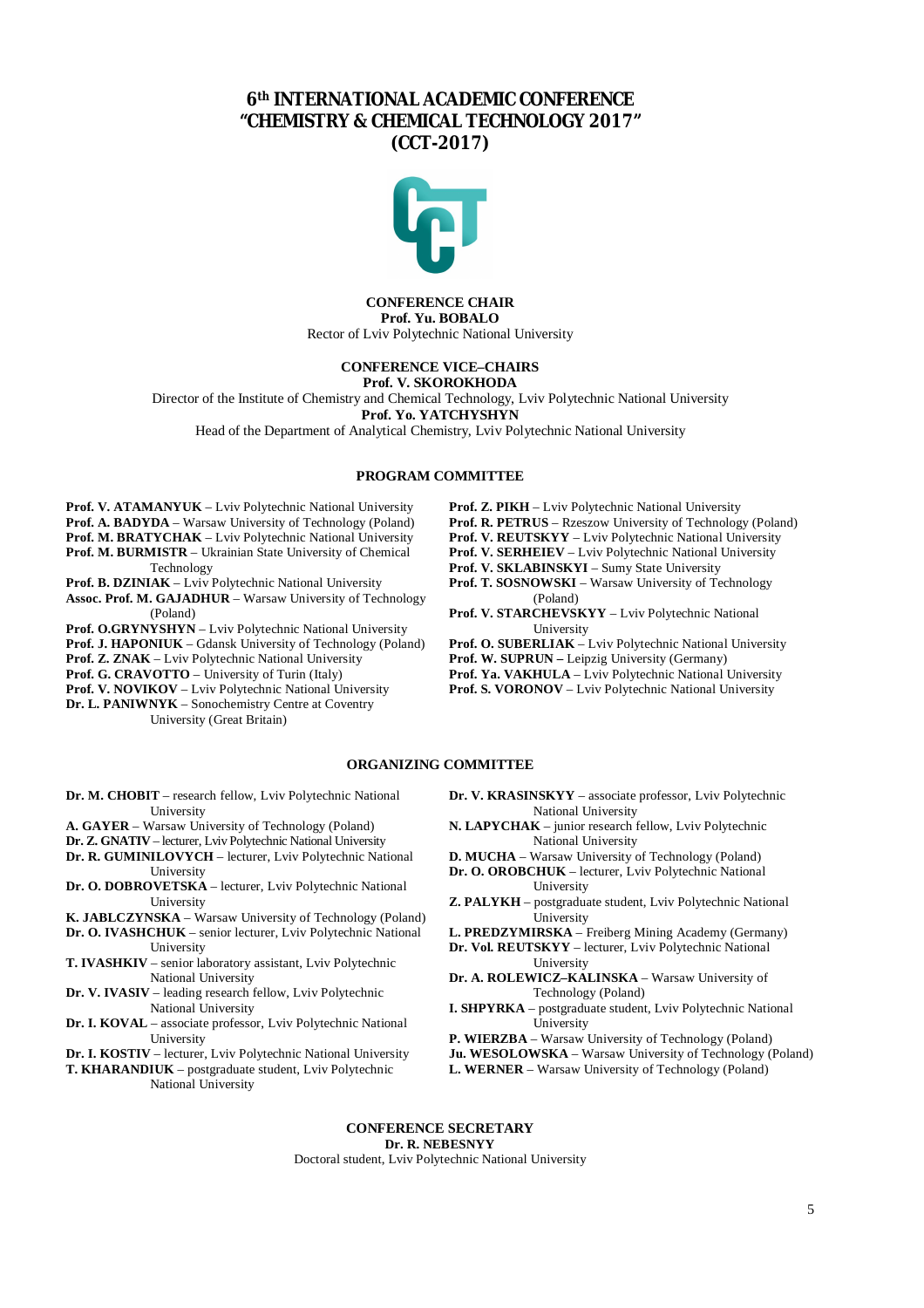# **7th INTERNATIONAL YOUTH SCIENCE FORUM "LITTERIS ET ARTIBUS"**



## **HEAD OF ORGANIZING COMMITTEE Prof. N. CHUKHRAY**

Vice Rector for Research, Lviv Polytechnic National University

#### **ORGANIZING COMMITTEE**

**Prof. A. BADYDA** – Warsaw University of Technology (Poland) **Dr. O. DUMA** – *junior lecturer*, Lviv Polytechnic National

University

- **Dr. M. GAJADHUR**  Warsaw University of Technology (Poland)
- **Dr. F. IVASHCHYSHYN** associate professor, Lviv Polytechnic National University
- **Dr. A. KOLOMIEYTSEV**  junior lecturer, Lviv Polytechnic National University
- **Dr. V. KORENDIY** junior lecturer, Lviv Polytechnic National University
- **Dr. Yu. KOSTIV**  associate professor, Lviv Polytechnic National University

**L. KOVALYK** – Lviv Polytechnic National University

- **Dr. I. KULYNIAK** associate professor, Lviv Polytechnic National University
- **Dr. I. LEKH**  junior lecturer, Lviv Polytechnic National University
- **Dr. Ya. LYSEIKO** senior lecturer, Lviv Polytechnic National University
- **M. MALSKI-BRODZICKI** Foundation for Young Scientists (Poland)
- **Dr. M. MARTYNIAK-ANDRUSHKO** senior lecturer, Lviv Polytechnic National University
- **Dr. R. NEBESNYI**  doctoral student, Lviv Polytechnic National University
- **Dr. M. ODZIOMEK** Warsaw University of Technology (Poland) **Dr. O. OROBCHUK** – junior lecturer, Lviv Polytechnic National
- University **Dr. B. POLISHCHUK** – junior lecturer, Lviv Polytechnic National University
- **Dr. R. RADEYKO** junior lecturer, Lviv Polytechnic National University
- **Dr. A. ROLEWICZ-KALINSKA** Warsaw University of Technology (Poland)
- **Z. RYBCHAK** Ph. D. student, Lviv Polytechnic National University
- **Dr. I. SAVCHYN** junior lecturer, Lviv Polytechnic National **University**
- **Dr. S. SHAPOVAL** associate professor, Lviv Polytechnic National University
- **Dr. V. SLIUSAR** Lviv Polytechnic National University
- **Dr. O. STRIAMETS**  junior lecturer, Lviv Polytechnic National University
- **Dr. I. TYMCHUK** junior lecturer, Lviv Polytechnic National University
- **A. VAKARCHUK**  student, Lviv Polytechnic National University
- **L. WERNER** Warsaw University of Technology (Poland)
- **Ju. WESOLOWSKA** Warsaw University of Technology (Poland) **W. WODO** – Foundation Manus (Poland)

#### **SCIENCE FORUM SECRETARY Dr. O. IVASHCHUK**

Senior lecturer, Lviv Polytechnic National University

#### **FORUM SUPERVISOR Dr. O. BEREZKO**

Associate professor, Lviv Polytechnic National University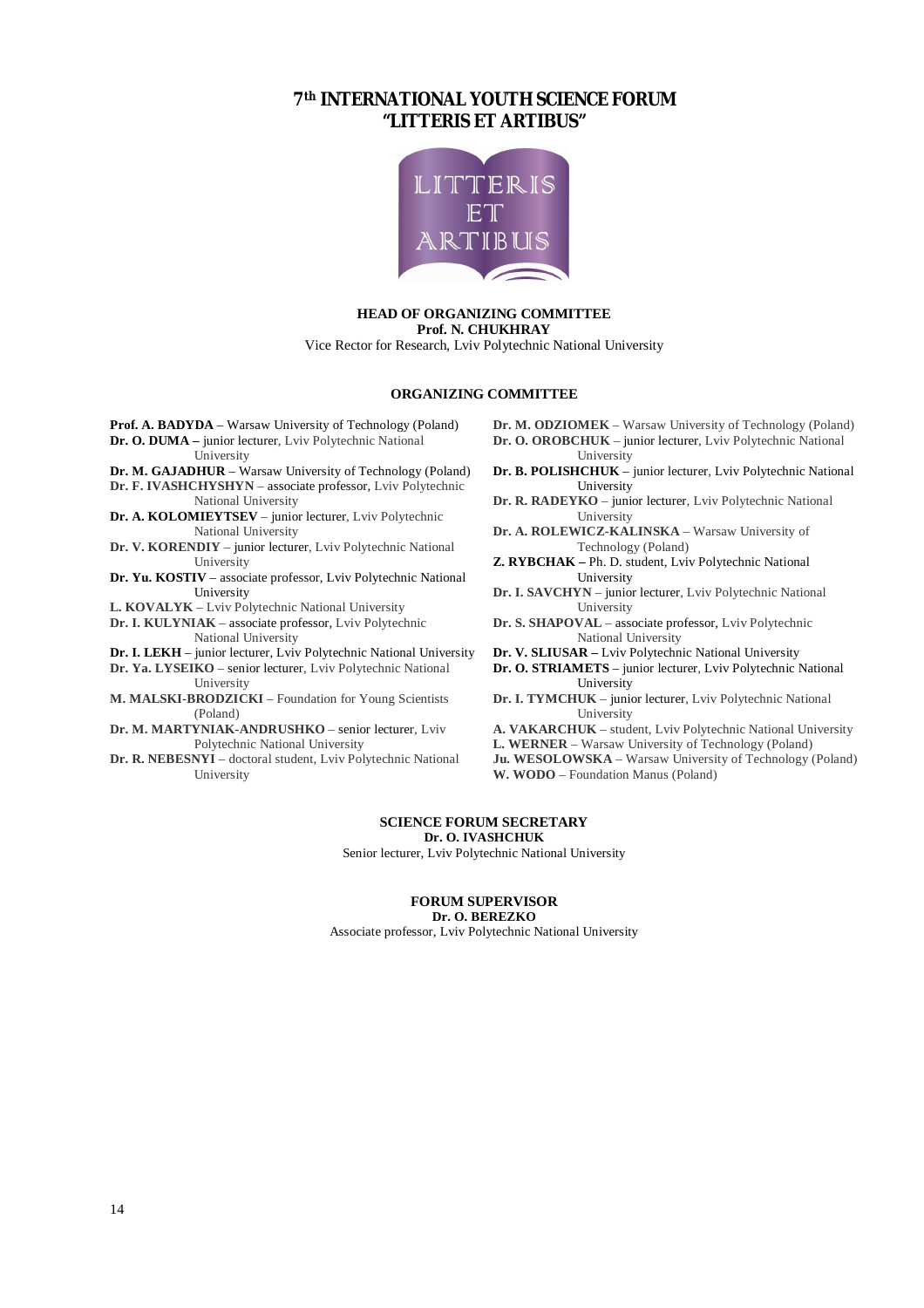# **CONTENTS**

## **6 th INTERNATIONAL ACADEMIC CONFERENCE "CHEMISTRY & CHEMICAL TECHNOLOGY 2017"**

| Antoniuk V., Krasinskyi V., Khamula N., Yurkiv I. Rheological Properties of Compositions Based       |  |
|------------------------------------------------------------------------------------------------------|--|
|                                                                                                      |  |
| Saiuk D., Bukartyk N., Shevchuk O., Tokarev V. Cross-Linked Polymer Hydrogels with Embedded          |  |
|                                                                                                      |  |
| Znak Z., Sukhatskii Y., Zin O., Mnykh R., Khomiak S., Hrabarovska A. Peculiarites of Benzene         |  |
|                                                                                                      |  |
|                                                                                                      |  |
| Dziaman I., Kycherenko A., Moravskyi V. Investigation of the Activation Efficiency                   |  |
|                                                                                                      |  |
| Kopak N., Stasevych M., Zvarych V., Nahide Gulsah D., Cigdem S., Ozyurek M., Guclu K.,               |  |
| Vovk M., Novikov V. Anthraquinonylhydrazones of α-Active Ketones                                     |  |
|                                                                                                      |  |
| Skydanenko M., Kononenko M., Kurdes Yu. Influence of the Vibration Source Location on                |  |
| the Modes of Jet Disintegration in the Priller and on Monodispersity of the Finished Product 34      |  |
| Chaykivska R., Sozanskyi M., Stadnik V., Guminilovych R., Shapoval P.,                               |  |
| Yatchyshyn Yo. Investigation of HgSe Films, Deposited from Aqueous                                   |  |
|                                                                                                      |  |
| Korchak B., Kochubei V., Chervinskiy T., Hrynyshyn O. Changes in the Thermal                         |  |
|                                                                                                      |  |
| Shepida M., Dobrovetska O. Sedimentation of Silver and Palladium on the Silicon Surface              |  |
|                                                                                                      |  |
| Melnyk R., Serdiuk V., Shevchuk O., Tokarev V. Synthesis of Microcapsules with Encapsulated Magnetic |  |
|                                                                                                      |  |
| Husarova O., Shapar R. The Features of Fruits Drying in the Production of Natural Chips  44          |  |
| Sachuk O., Valery Zazhigalov, Diyuk O. The Mechanochemical Influence on the Physico-chemical         |  |
|                                                                                                      |  |
| Sanzhak O., Brazhnyk D., Azimov F. Photodegradation of Aqueous Solution of Benzene                   |  |
|                                                                                                      |  |
| Paiuk O., Volianiuk K., Sobko I., Nadashkevych Z., Mitina N.,                                        |  |
| Zaichenko O. Synthesis, Properties and Application of Amphiphilic Copolymers Based                   |  |
|                                                                                                      |  |
| Nagorniak M., Oleksa V., Dron I., Stasiuk A., Maikovich O., Bordeniuk O.                             |  |
| Hlad R., Shapoval P., Stadnik V., Sozanskiy M., Guminilovych R., Yatchyshyn Yo.                      |  |
| Influence of the Deposition Time on the Structure and Optical Properties of Indium Sulfide           |  |
|                                                                                                      |  |
| Tupychak M., Shyyka O., Pokhodylo N., Obushak M. New Heterocyclic Scaffolds with                     |  |
|                                                                                                      |  |
| Makarova L., Pliushko O., Zhyl'tsova S., Opeida Io. Effectiveness of Fenton Reagent                  |  |
|                                                                                                      |  |
| Shved M., Pyshyev S., Prysiazhnyi Yu., Sagan O. Effect of Oxidant Composition on Obtaining           |  |
|                                                                                                      |  |
| Melnyk Yu., Tsvyk V., Skorokhoda T. Diffusion-transport Properties of Hydrogel Membranes             |  |
|                                                                                                      |  |
| Chopyk N., Vashchuk K., Melnyk S., Skorokhoda V. Composite Hydrogel                                  |  |
|                                                                                                      |  |
| Demchuk Yu., Gunka V., Pyshyev S., Bratychak M., Lypko Yu. Bitumen Modified by                       |  |
|                                                                                                      |  |
| Orobchuk O., Pidsadiuk M., Subtelnyi R., Dzinyak B., Fuch Y. Emulsion Co-oligomerization             |  |
| of Hydrocarbon Fraction C <sub>9</sub> With the Polyvinylchloride Production Waste as                |  |
|                                                                                                      |  |
| Masyuk A., Paraschak O., Levytskyi V. Influence of the Nature of Metal-Containing                    |  |
|                                                                                                      |  |
| Katruk D., Levytskyi V. The Effect of Poly (vinyl chloride) and Filler on Technological Properties   |  |
|                                                                                                      |  |
|                                                                                                      |  |

INTERNATIONAL YOUTH SCIENCE FORUM "LITTERIS ET ARTIBUS", 23–25 NOVEMBER 2017, LVIV, UKRAINE 15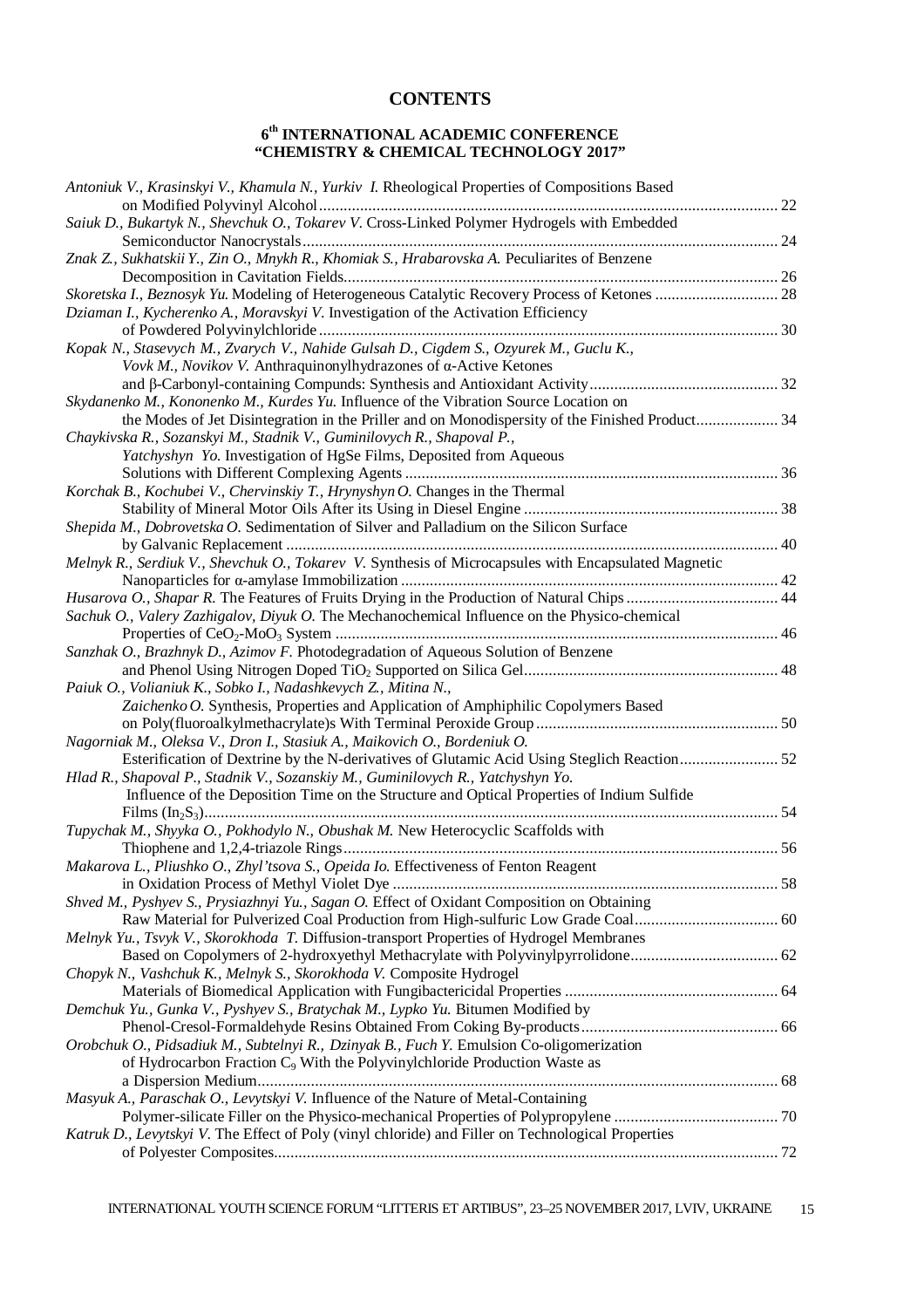# **Effectiveness of Fenton Reagent in Oxidation Process of Methyl Violet Dye**

Lyubov Makarova<sup>1</sup>, Olena Pliushko<sup>1</sup>, Svitlana Zhyl'tsova<sup>1</sup>, Iosyp Opeida<sup>1,2</sup>

1. Department of Biochemistry and Physical Chemistry, Faculty of Chemistry, Vasyl' Stus Donetsk National University, UKRAINE, Vinnytsia, vul. 600-richchia 21, E-mail: makarova.l@donnu.edu.ua

2. Department of Physical Chemistry of Fossil Fuels, L. M. Litvinenko Institute of Physical Organic and Coal Chemistry, National Academy of Sciences of Ukraine, UKRAINE, Lviv, Naukova Str. 3a, E-mail: opeida\_i@yahoo.co.uk

*Abstract – Decoloration methyl violet dye by Fenton reagent was investigated spectrophotometrically. Reagents concentration, pH value, and metal ion were varied. It was shown that substrate oxidation rate depends non-linearly on dye concentration, Fen+, H2O2, and pH value. The composition of the reaction mixture providing maximum oxidation rate and MV conversion is proposed.* 

Кеуwords – kinetics, oxidation, Fenton reaction, dye, methyl violet, hydrogen peroxide, UV/Vis-spectroscopy.

## I. Introduction

Dyes are a common model in the studying of water purification processes. Oxidation of dyes is not only a methodological but also a practical interest, since it is of great importance for reducing the impact of textile, paper, food, and pharmaceutical industry wastes on the environment. Fenton reagent may be effectively used as oxidizing agent because it is environmentally friendly and rather cheap. In classical Fenton system, Fe(II) ions are used for the catalytic decomposition of hydrogen peroxide [1]. Fenton reaction produces Fe(III) and hydroxyl radical, the latter initiates radical-chain oxidation process. It is known that this process consists of number of stages, including oxidation–reduction reactions. Some authors showed that Fe(III) could also be used in Fenton-like systems instead of Fe(II) [2]. The goal of this work was investigation of regularities of oxidation reaction of organic compounds with both classical Fenton reagent and  $H_2O_2/Fe(III)$  system under different conditions using methyl violet dye as the substrate.

## II. Experimental part

Methylene violet (MV),  $FeSO<sub>4</sub>·7H<sub>2</sub>O$ ,  $FeCl<sub>3</sub>·6H<sub>2</sub>O$ ,  $H<sub>2</sub>O<sub>2</sub>$  (60 % w/v),  $H<sub>2</sub>SO<sub>4</sub>$ , were all G.R. grades and used as received. All solutions were made in distilled water. The pH value of the  $FeSO<sub>4</sub>$  solution was adjusted using  $0.25 M H_2SO_4$ .

The kinetics of dye decoloration was studied using SPEKOL® 1500 UV/Vis spectrophotometer (Analytik Jena AG, Germany) at 585 nm. Digital pH-meter was used for pH measurements. The experiments were carried out at  $21\pm2$  °C.

It was shown that in the range  $1.2 \cdot 10^{-5} - 2.7 \cdot 10^{-5}$  M, the absorbance of methyl violet solution at 585 nm versus concentration plots were linear  $(r \sim 0.99)$  with zero intercept for both Fenton systems.

## III. Results and discussion

The kinetics of oxidative destruction of methyl violet (MV) by hydrogen peroxide in the presence of Fe(II) or Fe(III) ions was investigated. It was shown that such Fenton-like reactions could be effectively controlled by initial concentrations of dye,  $Fe<sup>n+</sup>$ ,  $H<sub>2</sub>O<sub>2</sub>$ , and pH value of the reaction media.

Analysis of kinetic curves demonstrated that the decoloration of MV solution by Fenton reagent occurs in two stages (Figs. 1 and 2). The first stage is faster (1– 2 min or less), and the second one is ~4 times slower, regardless  $Fe<sup>n+</sup>$  ion used. The rate of each stage essentially depends on the concentration of the components of the reaction mixture. It has been shown that the initial rate of the oxidative destruction of dye and process duration depends on each component concentration (substrate, hydrogen peroxide,  $Fe^{n+}$ ). It should be noted that type of metal ion used is also important – change of  $Fe^{2+}$  in classical Fenton system to  $Fe<sup>3+</sup>$  results in changes of kinetic curves form (see Figs. 1 and 2). The duration of the fist faster stage is much shorter for  $Fe^{3+} + H_2O_2$ system.







Fig. 2 Change in optical density  $(D)$  at different  $[H_2O_2]_0$ :  $(\overline{(1)} - 0.99 \cdot 10^{-3} \text{ M}; (2) - 2.01 \cdot 10^{-3} \text{ M}; (3) - 3.99 \cdot 10^{-3} \text{ M};$  $[MV]_0 = 1.75 \cdot 10^{-5}$  M;  $[Fe^{3+}]_0 = 1.0 \cdot 10^{-4}$  M;  $pH = 3$ .

To investigate the effect of hydrogen peroxide concentration on dye degradation kinetics, experiments were conducted at different  $H_2O_2$  concentrations. From Figs. 1 and 2 it can be seen that change of  $H_2O_2$ concentration significantly influences the initial rate of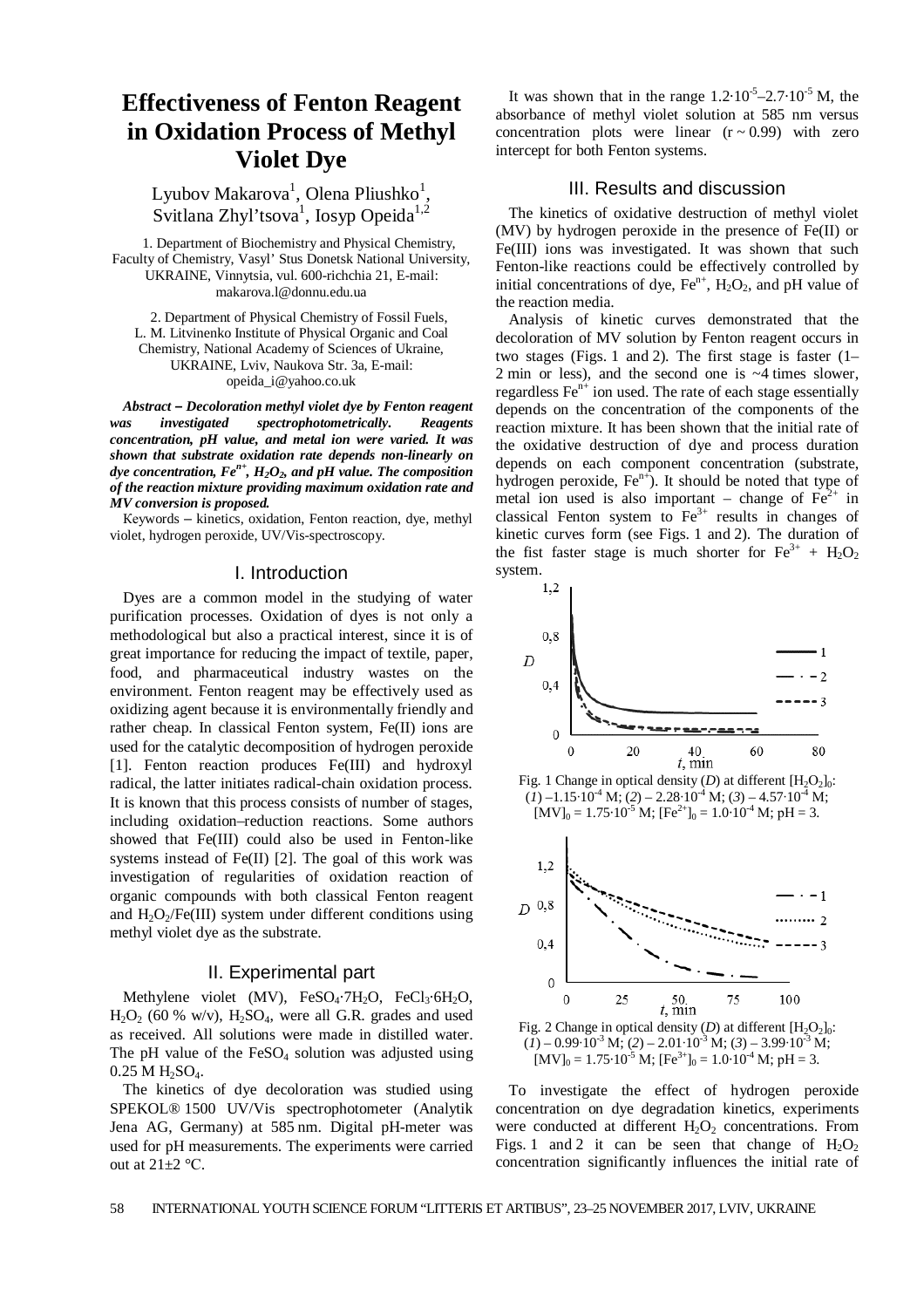dye oxidation reaction. At comparatively low concentrations of  $H_2O_2$ , relatively high initial rates are observed. When the concentration of  $H_2O_2$  increased significantly (0,02 M) (not given), the form of the kinetic curve has changed: the initial rate decreased, but remained almost constant throughout the measurement period. This may indicate a nonproductive decomposition (in terms of the formation of •OH radicals, which are essential in the degradation of the dye) of hydrogen peroxide in such conditions. The analysis of the received dependences demonstrated that the initial rate of dye decomposition  $(V_0)$  and substrate conversion depended non-linearly on  $H_2O_2$  concentration.  $V_0$  reached maximum values at  $[H_2O_2]_0 = 5.7 \cdot 10^{-4}$  M for  $Fe^{2+} + H_2O_2$ , and  $[H_2O_2]_0 = 6{,}02{\cdot}10^{-3}$  M for Fe<sup>3+</sup> + H<sub>2</sub>O<sub>2</sub>.

Fig. 3 demonstrates the kinetic curves of MV decoloration by  $H_2O_2$  in the presence of Fe<sup>2+</sup>. At high Fe<sup>2+</sup> concentrations gradual decrease in the initial rate of dye destruction process is observed. The possible explanaton is the growth of hydrogen peroxide decomposition rate, which means that the concentration of reactive OH<sup>t</sup> radicals in the system decreases:  $2Fe^{2+} + H_2O_2 + 2H^+ \rightarrow$  $2Fe^{3+}$  +  $2H_2O$ . As for system  $Fe^{3+}$  +  $H_2O_2$ , larger concentrations of reagents should be taken to achieve similar results (Fig. 4).



Fig. 3 Change in optical density (*D*) at different  $[Fe^{2+}]_0$ :  $(\overline{(1)} - 0.91 \cdot \overline{10}^{4} \text{ M}; (2) - 1.82 \cdot \overline{10}^{4} \text{ M}; (3) - 22.8 \cdot \overline{10}^{4} \text{ M};$  $(4) - 27.4 \cdot 10^{-4}$  M;





Fig. 4 Change in optical density (*D*) at different  $[Fe^{3+}]_0$ : (*I*) –  $1.0\cdot10^{-3}$  M, (2) –  $1.85\cdot10^{-3}$  M, (3) –  $2.0\cdot10^{-3}$  M, (4) –  $4.0\cdot10^{-3}$  M;  $[H_2O_2]_0 = 1.10^{-3}$  M;  $[MV]_0 = 2.10^{-5}$  M;  $pH = 3$ .

In the presence of only  $Fe<sup>3+</sup>$  ions and hydrogen peroxide, significantly slowly reaction takes place:  $Fe^{3+} + HOOH \rightarrow Fe^{3+} + OOH + H^+.$ 

Generated •OOH radical is less active than hydroxy radicals, therefore, they react with MV much more slowly. For the investigated concentrations range initial decoloration rate shows non-linear dependence: maximum initial rate of decoloration and dye conversion was observed at  $[Fe^{3+}]_0 = 1.85 \cdot 10^{-3}$  M.

Additional experiments were made to determine the influence of pH value on the studied process. It was established for  $Fe^{2+} + H_2O_2$  system, that maximum conversion and rate of dye decomposition was observed for pH 2.2–3.

In order to determine the optimum ratio of  $[Fe<sup>n+</sup>]/[H<sub>2</sub>O<sub>2</sub>]$  for dye degradation, experiments were conducted by varying the  $Fe^{n+}$  and  $H_2O_2$  concentrations, keeping the dye concentration fixed. The results of the experiments are listed in Table 1.

TABLE 1

COMPARISON OF THE INITIAL RATES OF  $MV$  OXIDATION  $(V_0)$  by FENTON SYSTEMS DEPENDING ON  $[Fe^{n+}]/[H_2O_2]$  RATIO AND METAL ION USED  $([MV]_0 = 2 \cdot 10^{-5} M)$ 

| $[Fen+]/[H2O2]$ | $V_0$ 10', mol·l <sup>-1</sup> ·min |     |
|-----------------|-------------------------------------|-----|
|                 |                                     |     |
| 2/1             | .8                                  |     |
|                 | . 5                                 | 4 G |
|                 |                                     |     |
|                 |                                     |     |

It can be seen from the Table that for  $Fe^{2+}$  as the catalyst maximum initial oxidation rate is observed at  $[Fe^{2+}]/[H_2O_2] = 2/1$ , while for  $[Fe^{3+}]/[H_2O_2] = 3/1$ . The higher the concentration of  $\text{Fe}^{n+}$  the lower the  $V_0$  value is observed.

## Conclusion

The oxidation of methylene violet dye by Fenton reagent at ambient temperature was studied spectrophotometrically. The effects of the initial concentrations of dye,  $Fe^{2+} (Fe^{3+})$ , and  $H_2O_2$ , pH of the solution on dye decoloration reaction were established. It was shown that the initial rate of dye decoloration changes non-linearly with concentration of hydrogen peroxide and Fe<sup>n+</sup>. Substitution of classical Fe<sup>2+</sup> +  $H_2O_2$  system to Fe<sup>3+</sup> + H<sub>2</sub>O<sub>2</sub> showed lower efficiency. In order to reach similar effect in dye conversion and reaction rate the concentrations of reagents should be increased approximately by order of magnitude. It was shown That the higher the concentration of  $Fe<sup>n+</sup>$  in the system compared to  $H_2O_2$  the lower the dye decoloration rate was observed.

## **References**

- [1] J-H. Sun, S-P. Sun, G-L. Wang, L-P. Qiao, "Degradation of azo dye Amido black 10B in aqueous solution by Fenton oxidation process", Dyes and Pigments, vol. 74, N 3, pp.647-652, 2007.
- [2] J. J. Pignatello, "Dark and photoassisted iron (3+) catalyzed degradation of chlorophenoxy herbicides by hydrogen peroxide", Environ. Sci. Technol., vol. 26, N 5, pp.944-951, May 1992.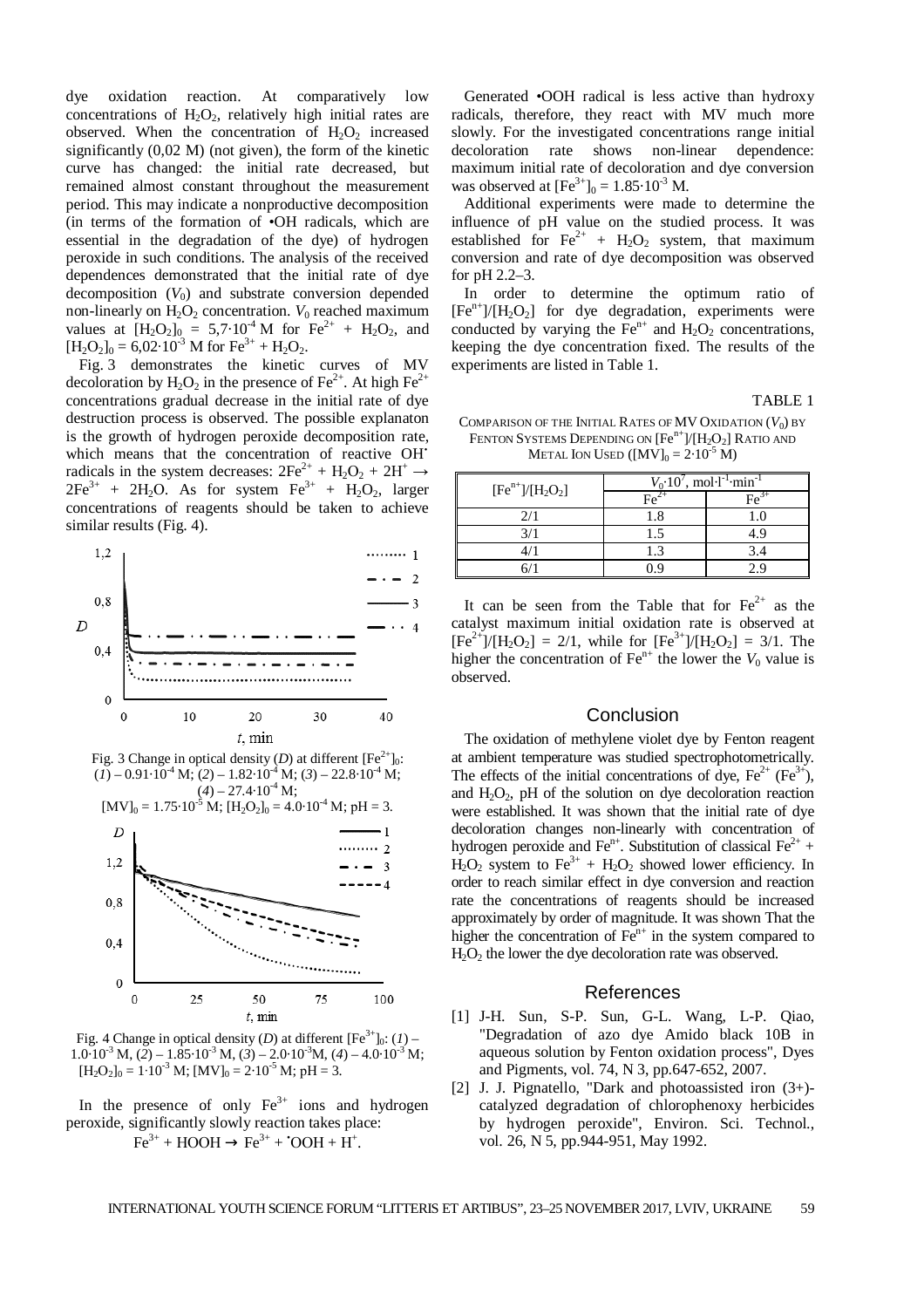**Shkromyda M. 105 Shpyrka I. 76 Shvachko S. 262, 389 Shved M. 60 Shylo O. 202 Shylo Ye. 202 Shyyka O. 56 Skoretska I. 28 Skorokhoda T. 62 Skorokhoda V. 64 Skydanenko M. 34 Slipchuk A. 252 Sliusar V. 144 Sobko I. 50 Solonets D. 312 Soloviy Kh. 122 Sosed A. 283 Sotnikova A. 285 Sozanskiy M. 36, 54 Stadnik V. 36, 54 Stanasyuk N. 348 Starchevskyy V. 81 Stasevych M. 32 Stasiuk A. 52 Strypa N. 350 Subin-Kozhevnikova A. 224 Subtelnyi R. 68 Sukhatskii Y. 26 Svyryda I. 146 Sydorchuk V. 76 Tesliuk R. 362 Tkachuk H. 232 Tokarev V. 24, 42 Torbych B. 258 Tsvyk V. 62 Tupychak M. 56 Tur N. 331 Turchyn Ja. 381 Tykhonenko V. 152 Ustyianovych T. 375 van der Waaij H. T. 442** 

**van Geelkerken F.W.J. 458 Vashchuk K. 64 Vashkurak U. 74 Vasylyev V. 111 Verba V. 226 Verkhoturova M. 389 Vilshanetska K. 279 Vishtak I. 265 Vlasenko M. 180 Volianiuk K. 50 Vovk M. 32 Vovk Yu. 275 Vronska N. 144 Werner Ł. 97 Wierzba P. 101 Yaculchak G. 87 Yahodynets O. 126 Yakubik V. 78 Yaremko I. 317 Yatchyshyn Yo. 36, 54 Yavorska N. 136, 140 Yemchenko I. 352 Yevchuk I. 79 Yevchuk Yu. 279 Yurasova O. 188 Yurkiv I. 22 ZaichenkoO. 50 ZavaliiK. 76 Zavuschak I. 416 Zayats S. 78 Zazhigalov V. 46 Zholubak I. 420 Zhyhailo M. 79 Zhyl'tsova S. 58 Zhytenko A. 267 Zielińska A. 354 Zin O. 26 Zin`ko O. 140 Znak Z. 26 Zvarych V. 32**